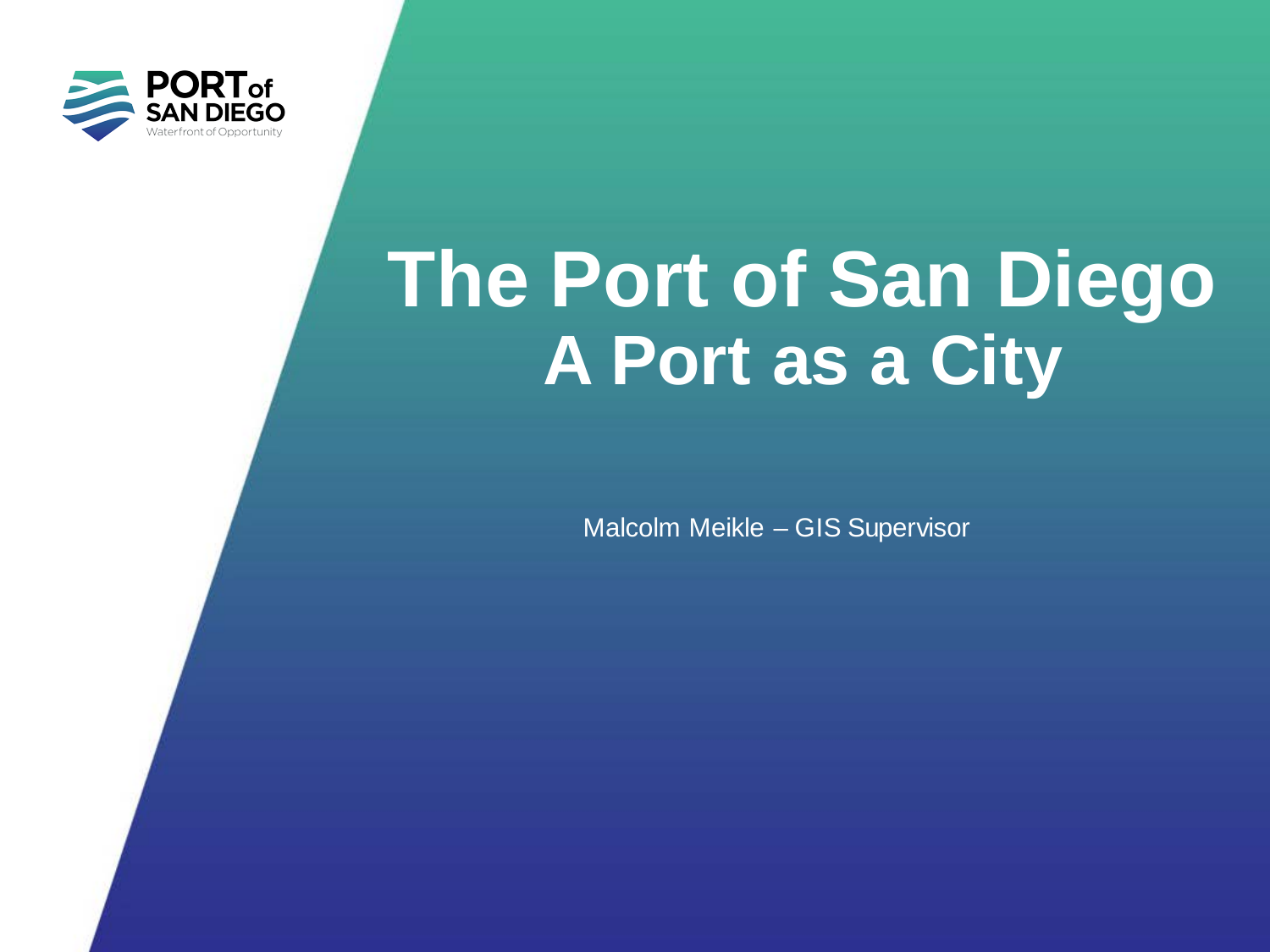

# **Pet Peeves**

- GIS System
- This is Malcolm, He's in charge of making our maps.
	- The new business system is up and running… let's integrate with the GIS.

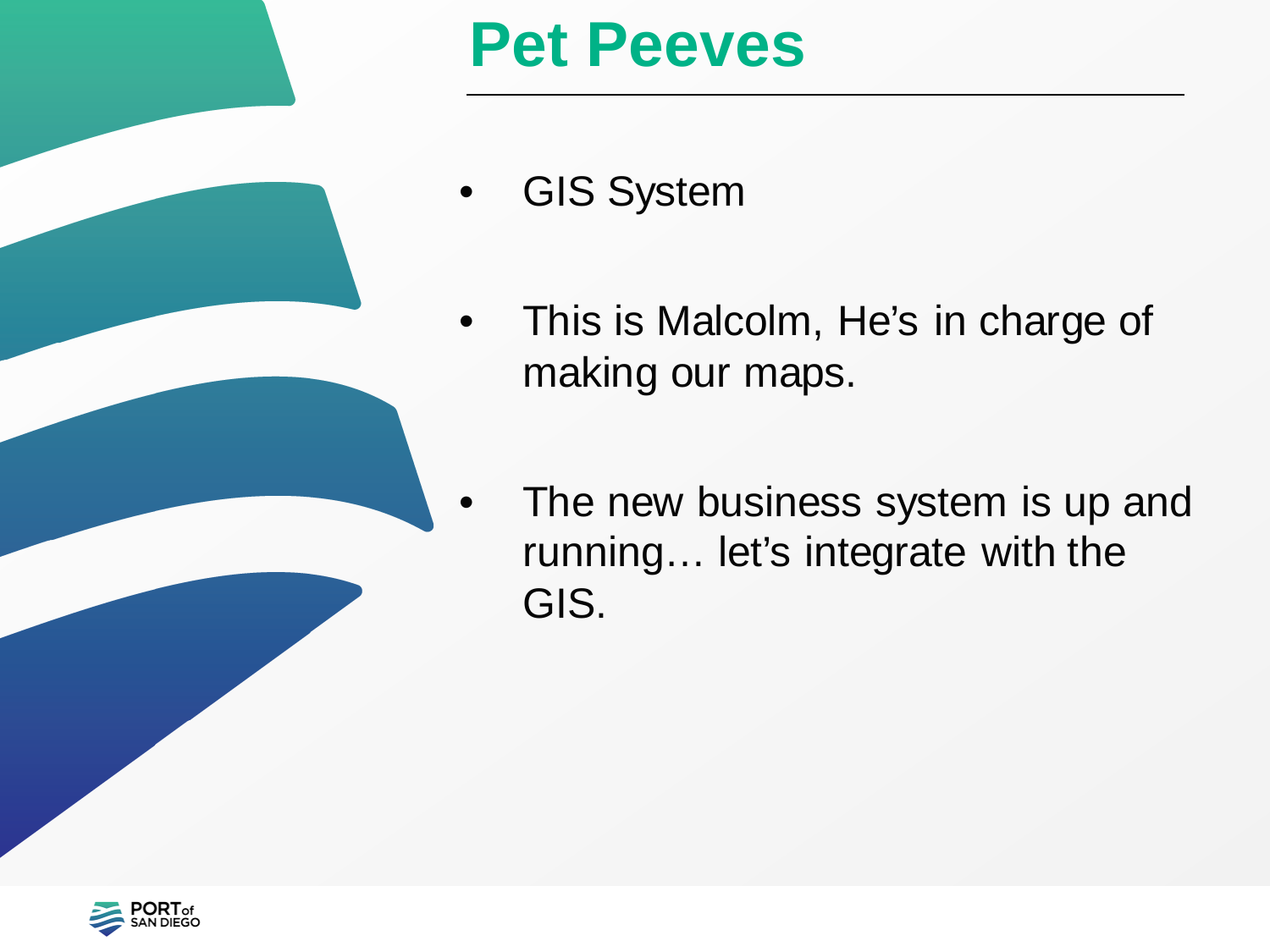

# **Port of San Diego**

- Established in 1962
	- Tideland Trust Doctrine
- Five member cities:
	- Chula Vista
	- **Coronado**
	- Imperial Beach
	- National City
	- San Diego
- Area Covered 5998 Acres (2427 Hectares)
	- Land area 2464 Acres (997 Hectares)
	- Water area 3534 Acres (1430 Hectares)
- 550+ Employees
- Approximately private sector 23,627 jobs located on the tidelands

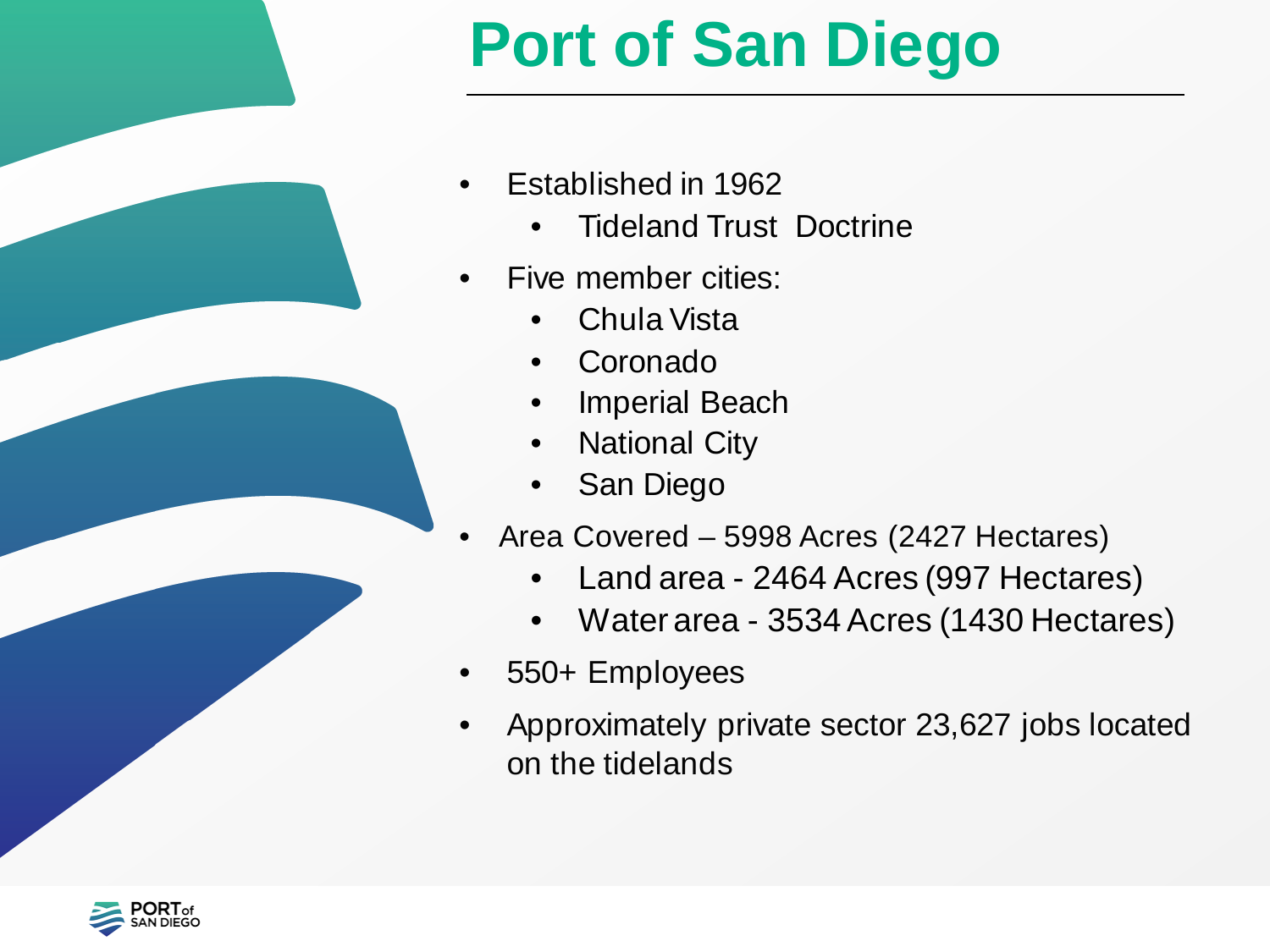## **GIS Background**

- Established in 1998
- Challenged with the organizing disparate tabular and spatial data in to a central repository from multiple departments.
- Acquired SDE in 2006
- Implemented web viewers in 2008
- Established a internal GIS portal in 2010 for a true enterprise experience

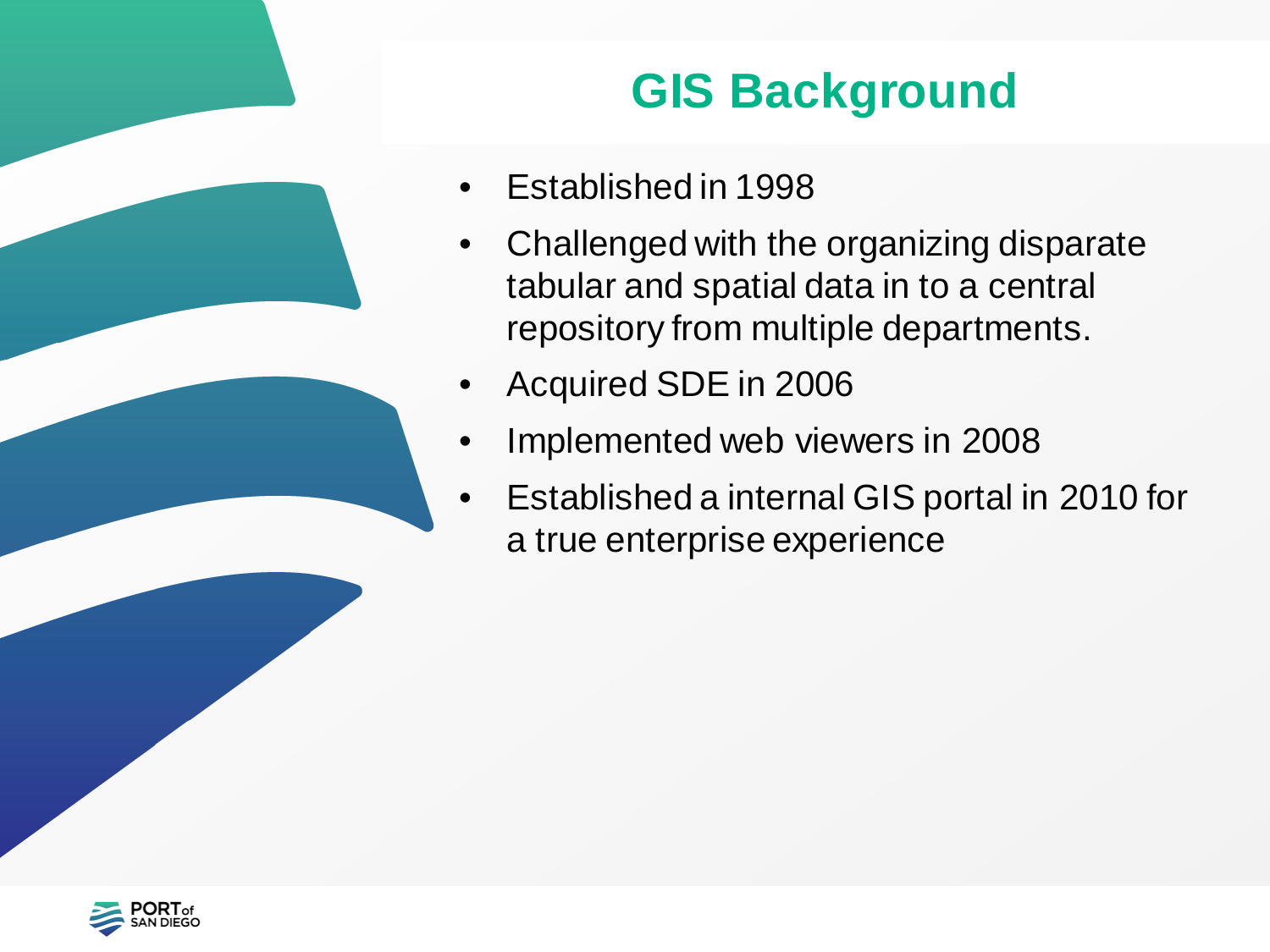## **GIS Current State**

- GIS serves six different departments directly
	- Environmental
	- Engineering
	- General Services
	- Harbor Police
	- Real Estate
	- Planning
- Currently one fulltime GIS staff member and six power users
- Standard viewers are a hybrid between Flex and Portal
- Custom Applications
- Indirect connection with other existing business systems.
- Geoevent Server

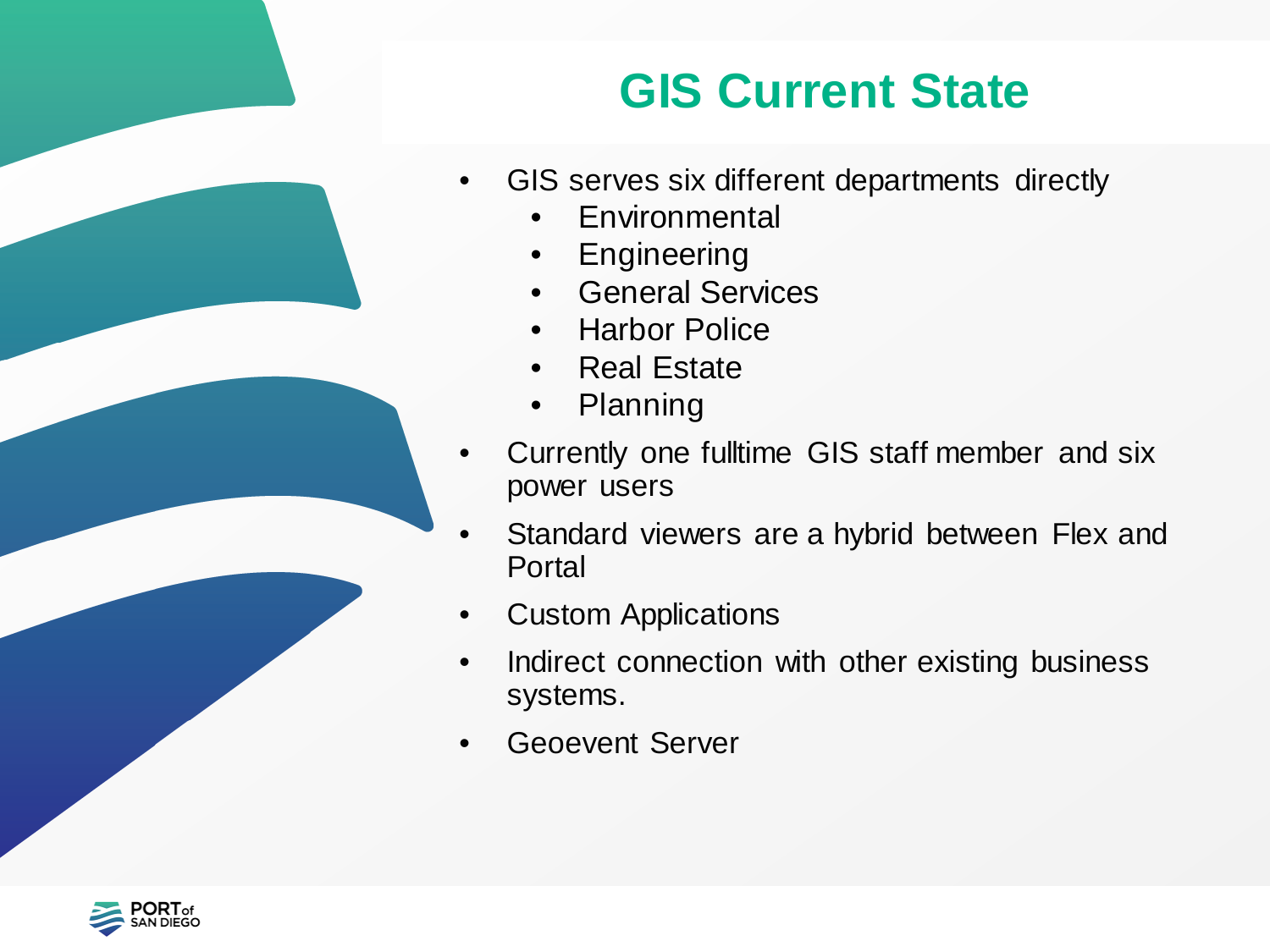### **GIS Intro Page One stop spatial shopping**

#### السابط السلطاني المستعمر المستعمر المستعمر المستعمر المستعمر المستعمر المستعمر المستعمر المستعمر المستعمر

#### Home Contact Us



#### **Featured GIS Applications**



**SDUPD Property & Easement Locator** View Tutorial (22:59)



**Locate Engineering Drawings** View Tutorial (20:26)



View Tutorial (32:36)

Aerial Imagery - by year



**Additional Links** 



**Pier and Slip Locator** 

View Tutorial (16:07)

View Tutorial (07:16)

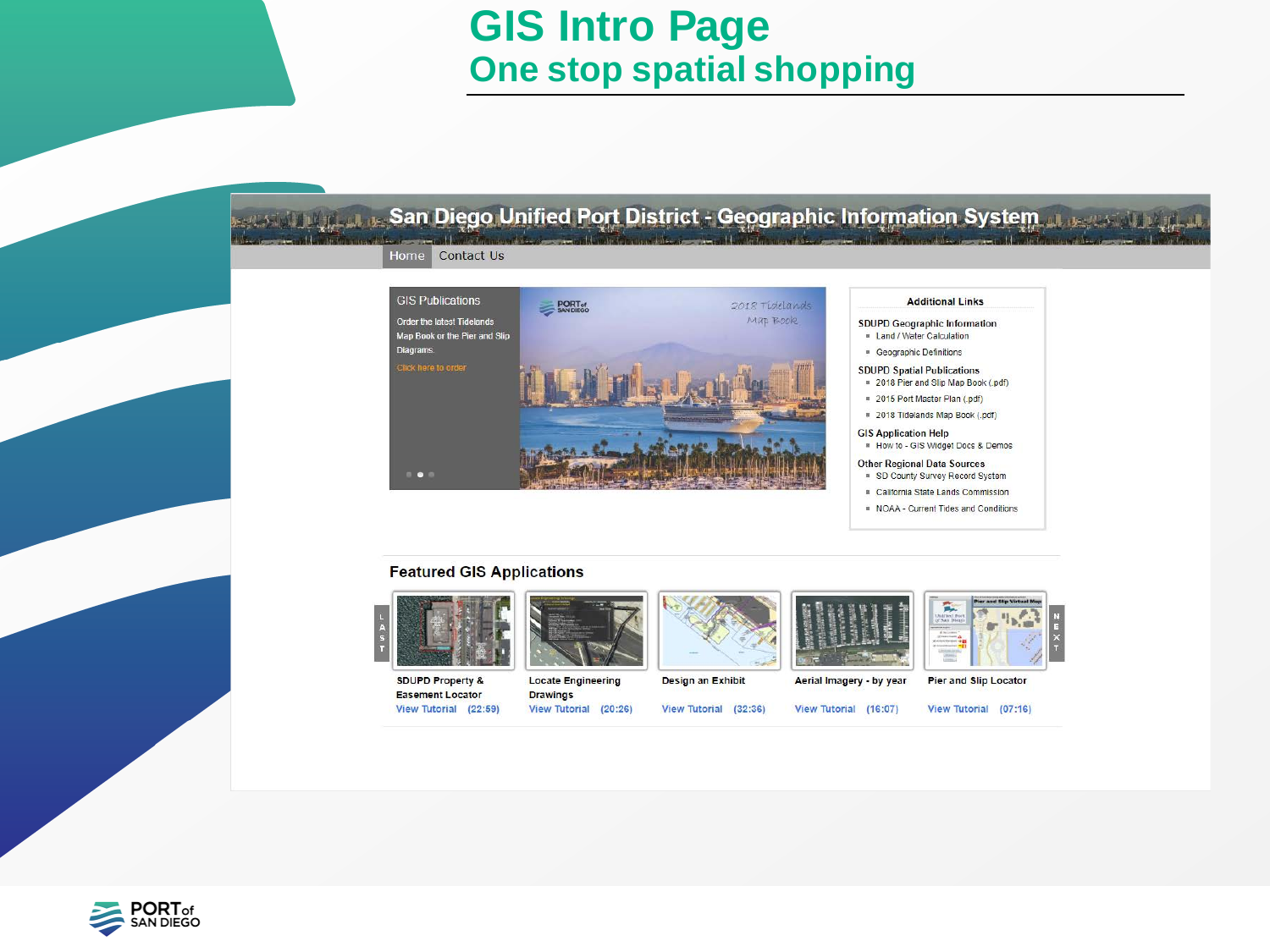### **Real Estate Asset Awareness**



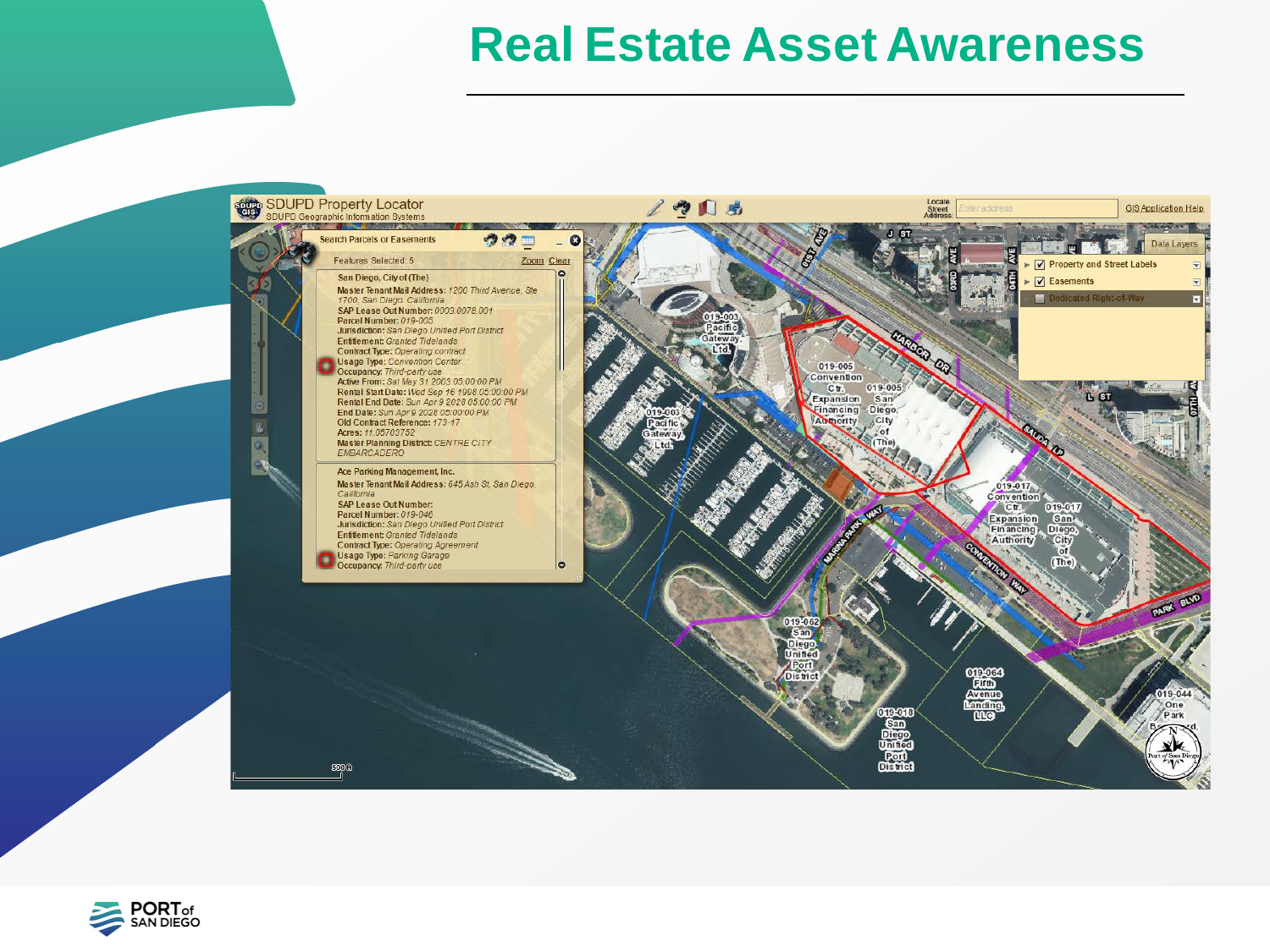#### **Document Retreval**



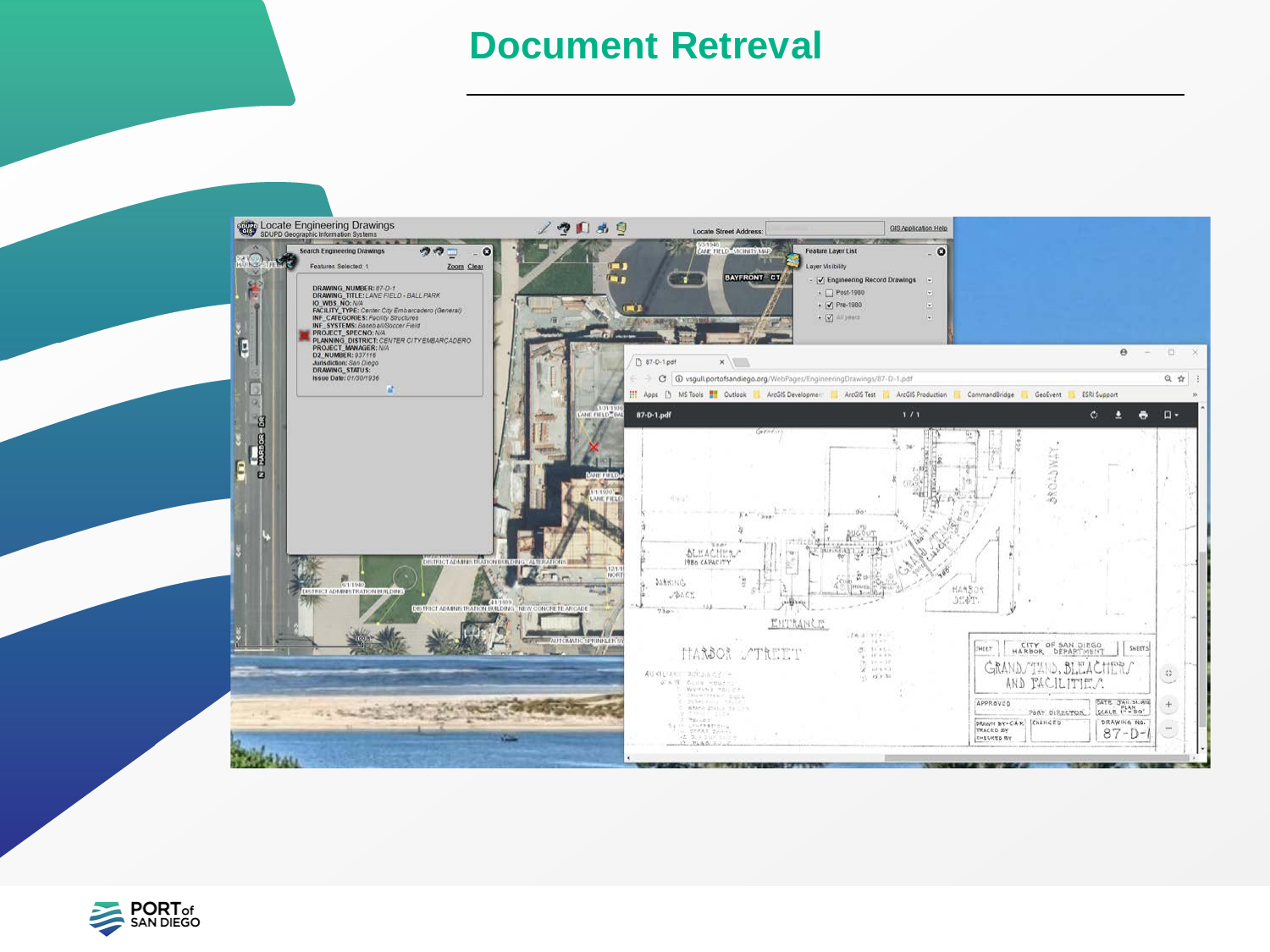### **Asset and Facilities**



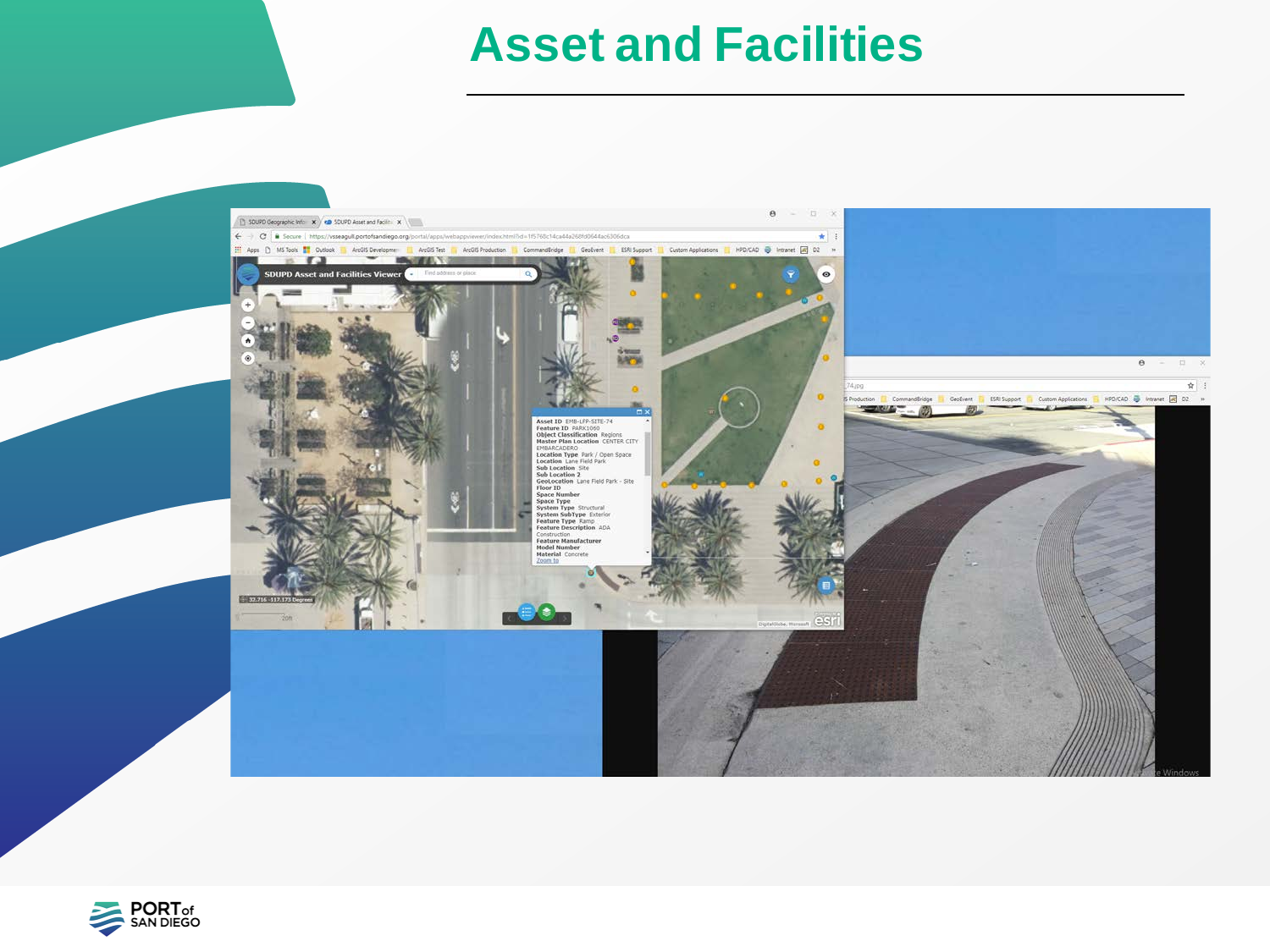### **Port Security**



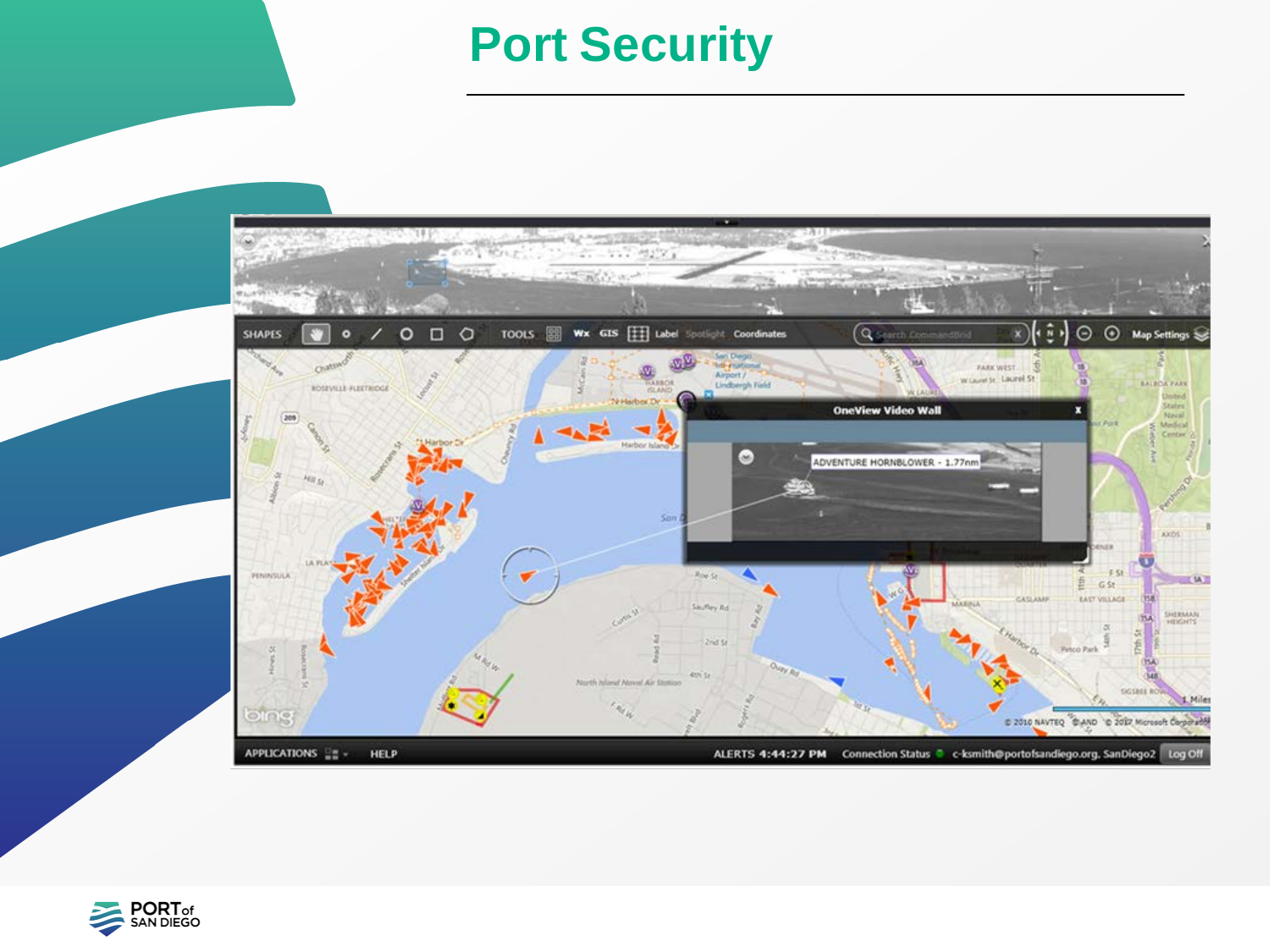## **Lessons learned and observations**

- The Port in not an island nor is each discipline within the Port
- Department specific data is not always a singular need
- The truth is out there external resources
- Guidance of expectations
- Be at the front of the line

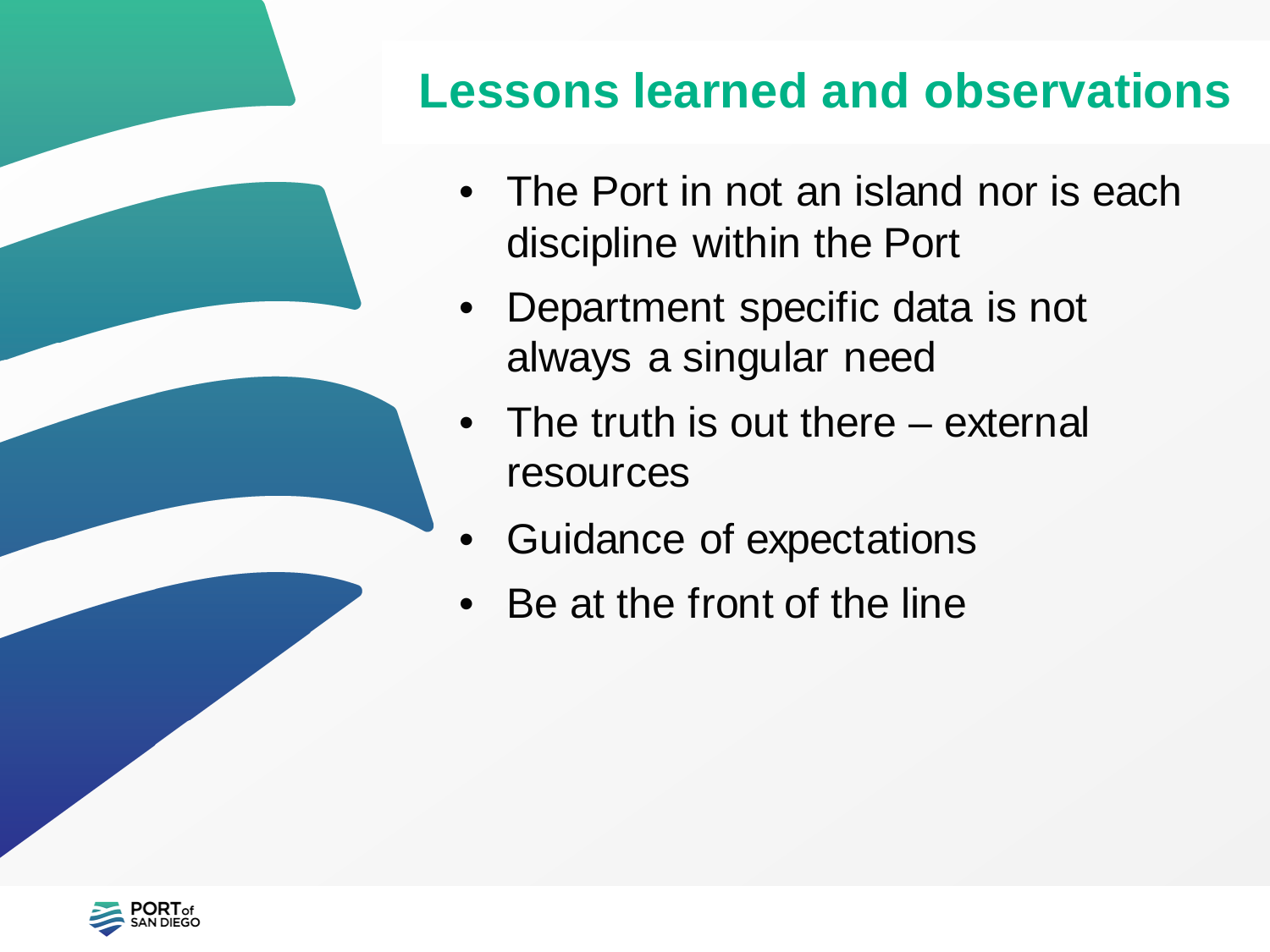## **The Road Ahead**

- 10.6 implementation
- Move remaining Flex applications to Portal.
- External web site
- Full SAP integration
- Field applications
- ArcGIS Pro